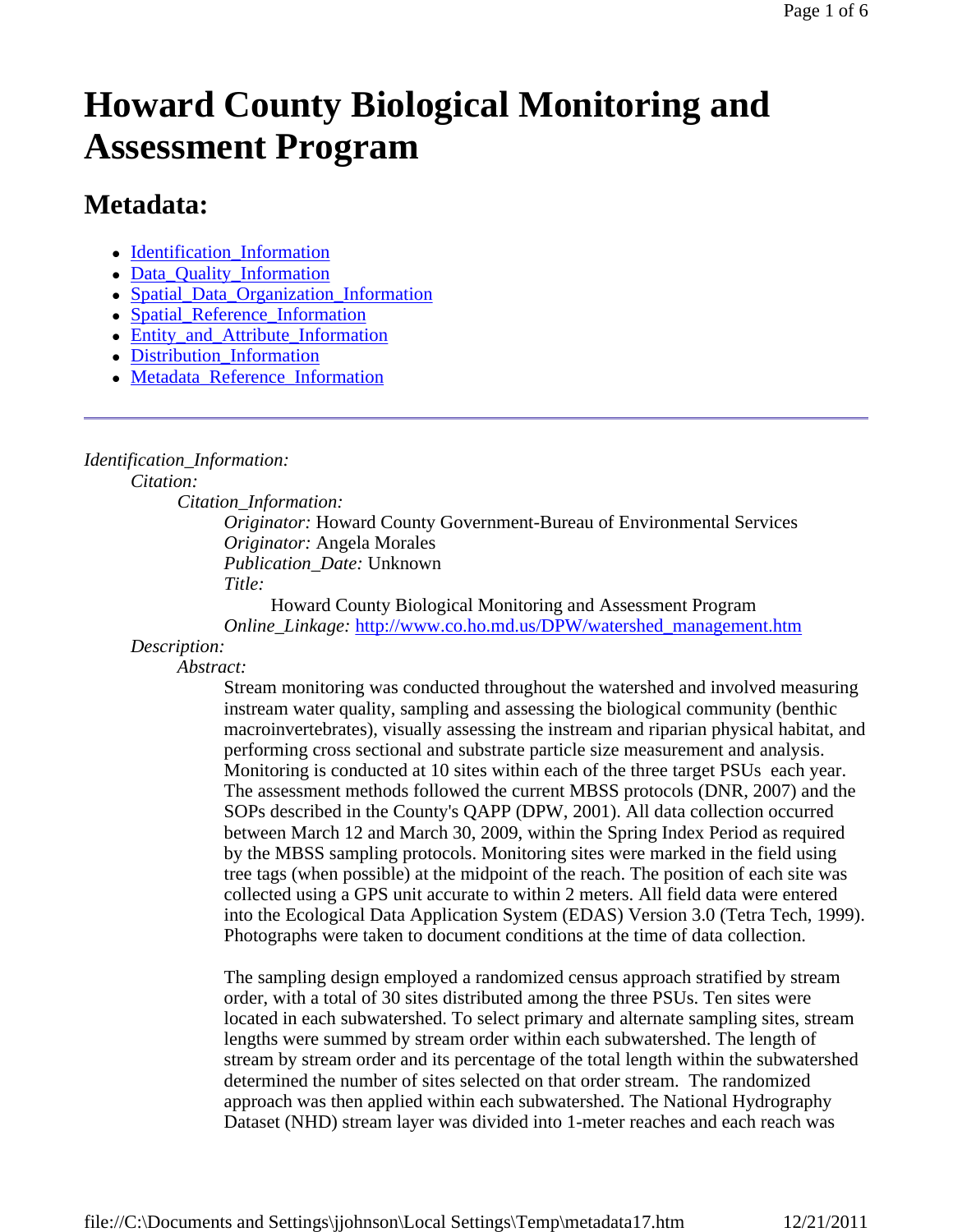assigned a number. A random number generator was used to select sampling reaches for 2009. Both primary and alternate sites were selected in case the primary site was ephemeral (dry), inaccessible, or unsafe to sample.

To supplement the macroinvertebrate sampling and habitat assessment, instream water quality measurements were performed. Field water quality measurements were collected in situ at all sites according to methods in the County QAPP. Each parameter was recorded at the bottom, middle and upstream portion of each sampling reach (including field QC sites) and averaged for a final value. Most in situ parameters were measured using a YSI® Professional Plus series multiprobe water quality meter. Turbidity was measured with a Hach® 2100 Turbidimeter. Water quality meters were regularly inspected, maintained, and calibrated to ensure proper usage and accuracy of the readings. Calibration logs were kept by field crew leaders and checked by the project manager regularly.

Biological assessment methods within Howard County are designed to be consistent and comparable with the methods used by Maryland Department of Natural Resources (DNR) in their Maryland Biological Stream Survey (MBSS). The methods have been developed locally and are calibrated to Maryland's physiographic regions and stream types. Because MBSS methods dictate that habitat assessments occur during the Summer Index Period while sampling fish communities, which the County does not complete, physical habitat condition for the Patuxent watershed was assessed using the EPA's Rapid Bioassessment Protocol (RBP) (Barbour et. al, 1999) habitat assessment for high-gradient streams. Certain MBSS habitat parameters, namely percent shading, require full leaf out to accurately assess, which is often misrepresented during the Spring Index Period when leaves typically have not yet opened. However, it should be noted that MBSS physical habitat data is collected to supplement RBP data, and potentially for use in future investigations or comparisons.

Benthic macroinvertebrate collection followed the QAPP which closely mirrors MBSS procedures (DNR, 2007). Benthic macroinvertebrate sampling is conducted during the Spring Index Period (March 1st to May 1st) along a 75-meter reach. The multi-habitat D-frame net approach was used to sample a range of the most productive habitat types within the reach. In this sampling approach, a total of twenty jabs are distributed among all available habitats within the stream system and combined into one composite sample. Sampled habitats include submerged vegetation, overhanging bank vegetation, leaf packs, mats of organic matter, stream bed substrate, submerged materials (i.e., logs, stumps, snags, dead branches, and other debris) and rocks. Benthic macroinvertebrate samples were processed and subsampled according to methods described in the MBSS Laboratory Methods for Benthic Macroinvertebrate Processing and Taxonomy (Boward and Friedman, 2000). Each biological monitoring site is characterized based on physical characteristics and various habitat parameters following the Environmental Protection Agency's Rapid Bioassessment Protocol (RBP) habitat assessment for high gradient streams (Barbour et. al, 1999). For sites occurring within the fall zone that were characteristic of the coastal plain physiographic region, additional low gradient habitat. Cross sections were surveyed at each monitoring station to develop a channel characterization and measurement of cross sectional area and discharge. Each cross section was located on a representative cross-over reach and was surveyed with a laser level and stadia rod. The channel bed and bank materials were characterized at each cross section using pebble count analysis. A single pebble count, modified from the technique developed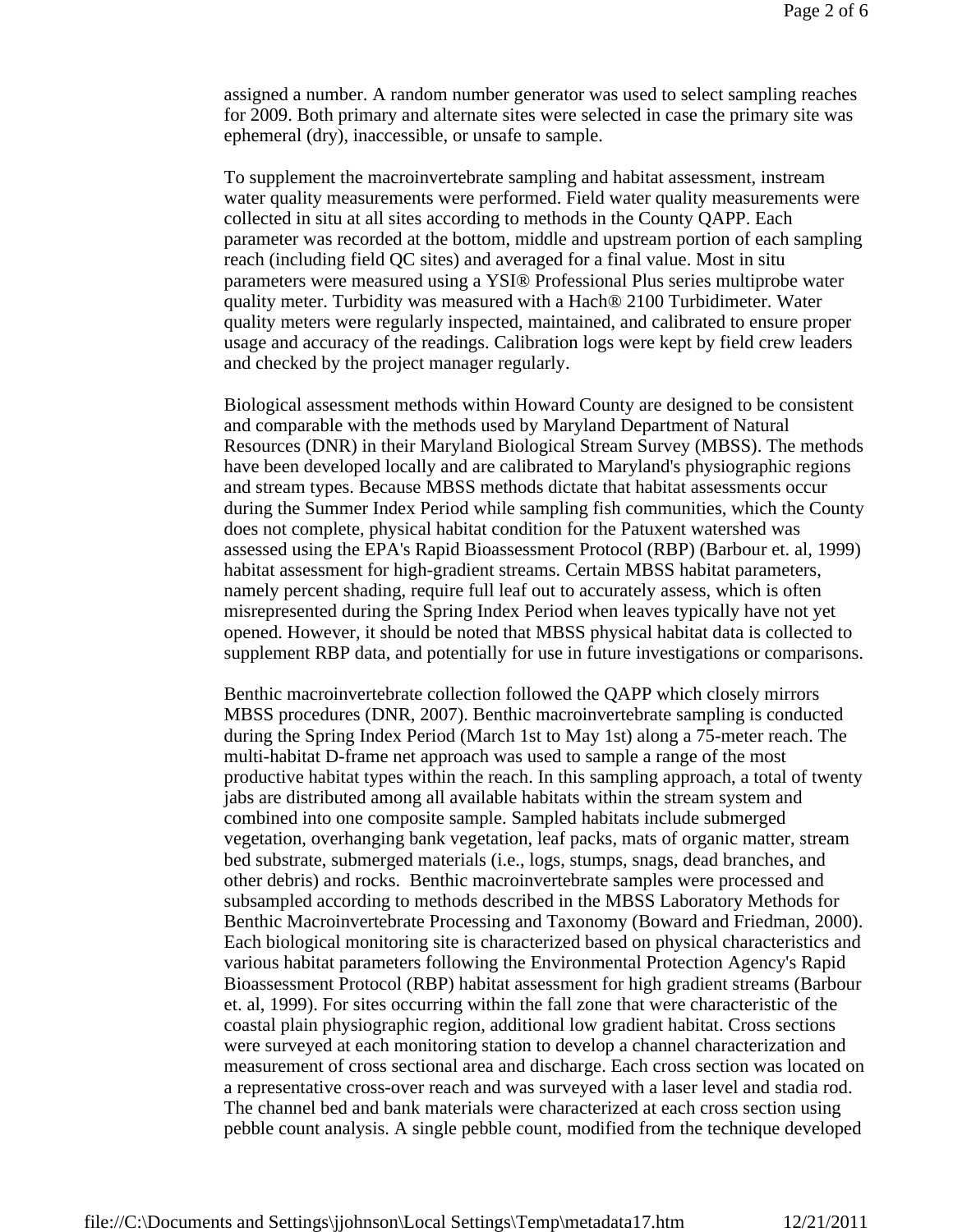by Wolman (1954), was conducted in each reach to determine the composition of channel materials and the median particle size for each site. The pebble count procedure was adapted from Stream Channel Reference Sites: An Illustrated Guide to Field Technique (Harrelson et al, 1994). The pebble count was conducted at 10 transects across the entire assessment reach. Transects were positioned based on the proportion of riffles/pools/runs in the assessment reach as estimated by visual inspection. The count was conducted within the entire bankfull channel. The pebble counts provide roughness values necessary for calculations of velocity and discharge. Additionally, a Rosgen Level II characterization (Rosgen, 1996) was completed for each stream reach based on field-collected data. Table 9 includes general descriptions for each channel type classification based on the Rosgen classification system for natural rivers (Rosgen, 1996).

*Purpose:*

The Howard County Department of Public Works Stormwater Management Division initiated the Howard County Biological Monitoring and Assessment Program in the spring of 2001. The County initiated the monitoring program to establish a baseline ecological stream condition for all of the County's watersheds. The program involves monitoring the biological health and physical condition of the County's water resources and is designed on a five year rotating basis such that each of the County's 15 watersheds, or primary sampling units (PSU) will be sampled once every five years.

#### *Time\_Period\_of\_Content:*

*Time\_Period\_Information: Range\_of\_Dates/Times: Beginning\_Date:* 20010307 *Ending\_Date:* Present *Currentness\_Reference:* ground condition

#### *Status:*

*Progress:* In work *Maintenance\_and\_Update\_Frequency:* As needed *Spatial\_Domain: Bounding\_Coordinates: West\_Bounding\_Coordinate:* -77.1831 *East\_Bounding\_Coordinate:* -76.7124 *North\_Bounding\_Coordinate:* 39.362598 *South\_Bounding\_Coordinate:* 39.10661 *Keywords: Theme:*

*Theme\_Keyword\_Thesaurus:* None *Theme\_Keyword:* WADEABLE STREAMS *Theme\_Keyword:* Habitat *Theme\_Keyword:* Watersheds *Theme\_Keyword:* Streams *Theme\_Keyword:* BENTHOS *Theme\_Keyword:* WATER QUALITY *Place: Place\_Keyword\_Thesaurus:* None *Place\_Keyword:* Maryland *Place\_Keyword:* Howard County *Access\_Constraints:* None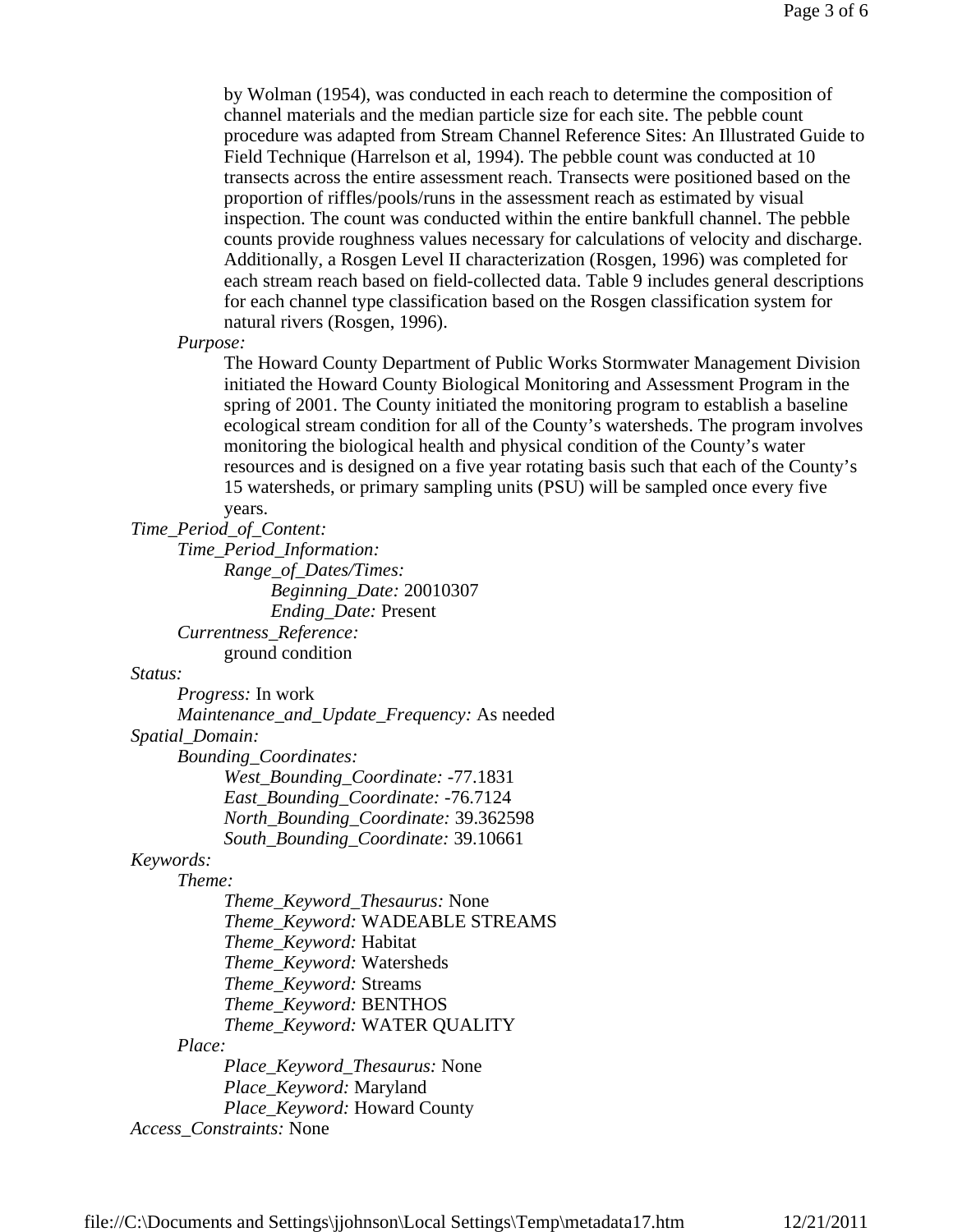*Use\_Constraints:* Use at your own risk *Point\_of\_Contact: Contact\_Information: Contact\_Person\_Primary: Contact\_Person:* Angela Morales *Contact\_Organization:* Howard County Government-Bureau of Environmental Services *Contact\_Position:* Environmental Planner *Contact\_Address: Address\_Type:* mailing and physical address *Address:* 6751 Columbia Garteway Drive, Suite 514 *City:* Columbia *State\_or\_Province:* Maryland *Postal\_Code:* 21046 *Country:* USA *Contact\_Voice\_Telephone:* (410) 313-6586 *Contact\_Electronic\_Mail\_Address:* amorales@howardcountymd.gov *Hours\_of\_Service:* Not Available *Contact Instructions:* Not Available *Security\_Information: Security\_Classification\_System:* None *Security\_Classification:* Unclassified

#### Back to Top

*Data\_Quality\_Information: Lineage: Process\_Step: Process\_Description:* Metadata imported. *Source\_Used\_Citation\_Abbreviation:* C:\DOCUME~1\jjohnson\LOCALS~1\Temp\xml15EC.tmp *Process\_Date:* 20100330 *Process\_Time:* 13190500

#### **Back to Top**

*Spatial\_Data\_Organization\_Information:*

#### Back to Top

*Spatial\_Reference\_Information:*

#### **Back to Top**

file://C:\Documents and Settings\jjohnson\Local Settings\Temp\metadata17.htm 12/21/2011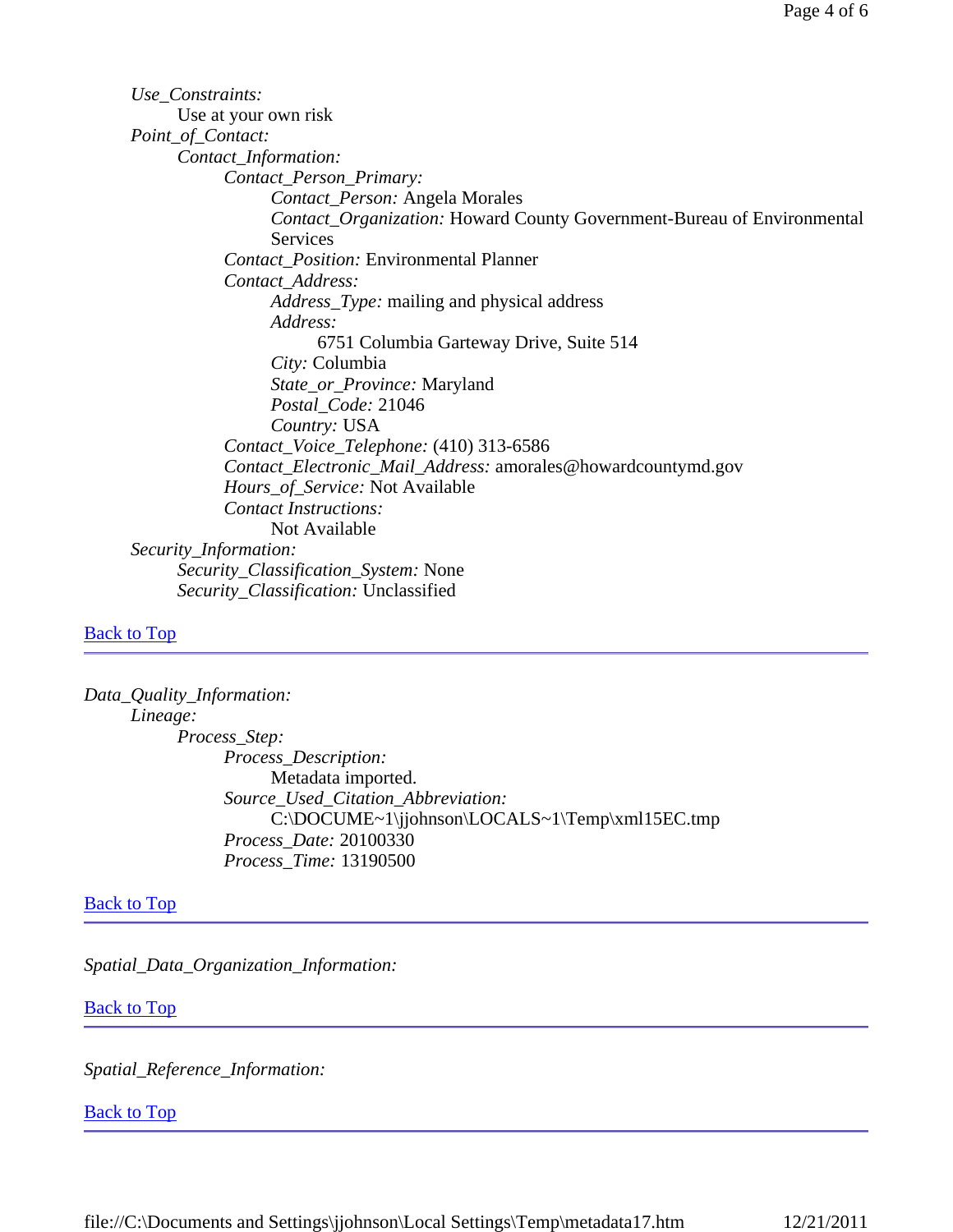#### *Entity\_and\_Attribute\_Information:*

#### Back to Top

| Distribution_Information:                                                            |  |
|--------------------------------------------------------------------------------------|--|
| Distributor:                                                                         |  |
| Contact_Information:                                                                 |  |
| Contact_Person_Primary:                                                              |  |
| Contact_Person: Angela Morales                                                       |  |
| <b>Contact_Organization: Howard County Government-Bureau of Environmental</b>        |  |
| Services                                                                             |  |
| <b>Contact_Position: Environmental Planner</b>                                       |  |
| Contact_Address:                                                                     |  |
| <i>Address_Type:</i> mailing address                                                 |  |
| Address:                                                                             |  |
| 6751 Columbia Garteway Drive, Suite 514                                              |  |
| City: Columbia                                                                       |  |
| State_or_Province: Maryland                                                          |  |
| Postal_Code: 21046                                                                   |  |
| Country: USA                                                                         |  |
| Contact_Voice_Telephone: 540-291-5211                                                |  |
| Contact_Electronic_Mail_Address: amorales@howardcountymd.gov                         |  |
| <i>Hours_of_Service:</i> unavailable                                                 |  |
| <b>Contact Instructions:</b>                                                         |  |
| unavailavle                                                                          |  |
| Distribution_Liability:                                                              |  |
| I, the data requestor, agree to acknowledge the Chesapeake Bay Program and any other |  |

agencies and institutions as specified by the Chesapeake Bay Program Office as data providers. I agree to credit the data originators in any publications, reports or presentations generated from this data. I also accept that, although these data have been processed successfully on a computer system at the Chesapeake Bay Program, no warranty expressed or implied is made regarding the accuracy or utility of the data on any other system or for general or scientific purposes, nor shall the act of distribution constitute any such warranty. This disclaimer applies both to individual use of the data and aggregate use with other data. It is strongly recommended that careful attention be paid to the contents of the data documentation file associated with these data. The Chesapeake Bay Program shall not be held liable for improper or incorrect use of the data described and/or contained herein.

#### **Back to Top**

*Metadata\_Reference\_Information: Metadata\_Date:* 20100330 *Metadata\_Contact: Contact\_Information: Contact\_Organization\_Primary: Contact\_Organization:* Environmental Protection Agency, Chesapeake Bay Program *Contact\_Person:* Jacqueline Johnson *Contact\_Position:* Living Resources Data Manager/Analyst